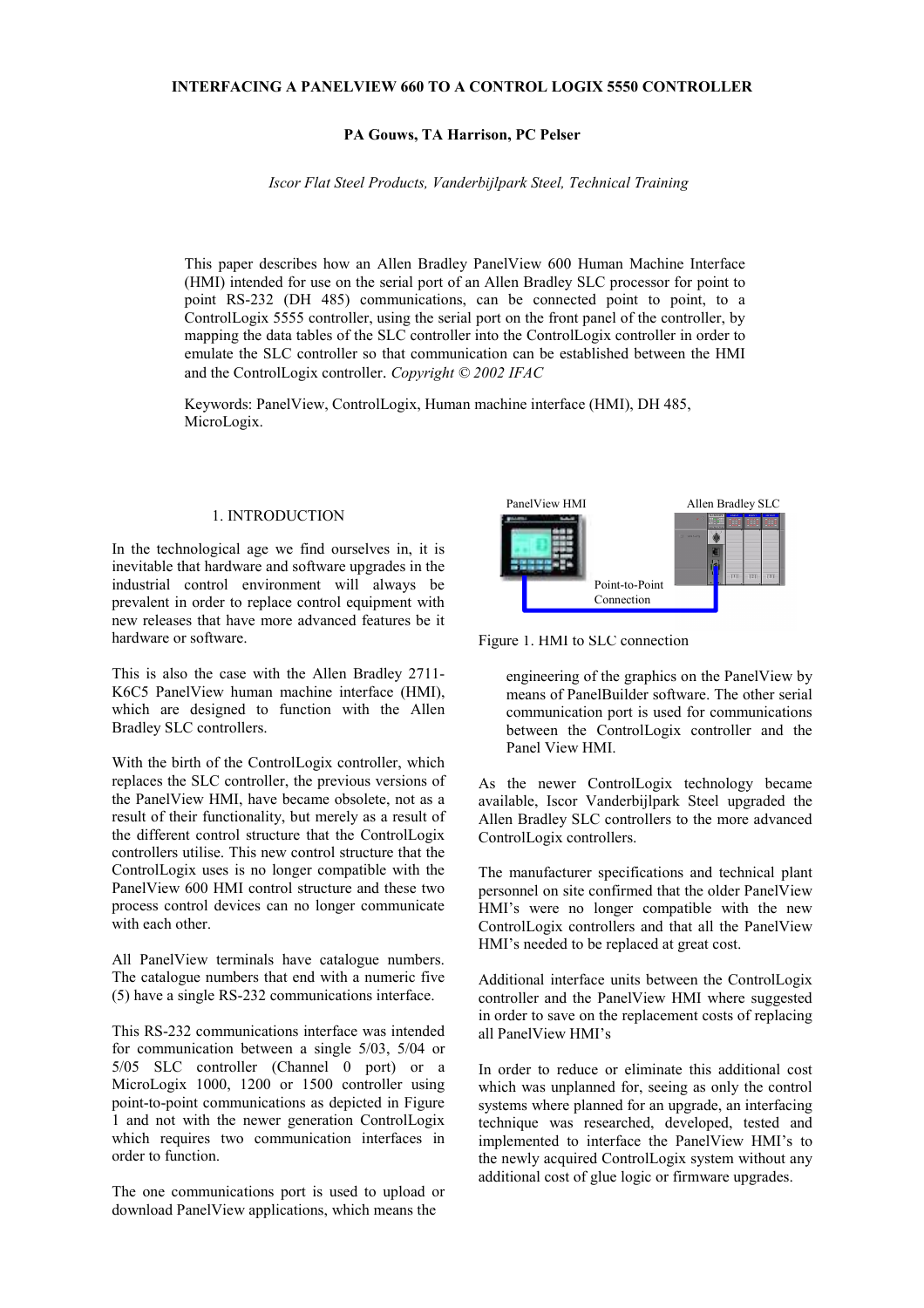# 2. METHODOLOGY

As previously stated, the PanelView in question has only one RS232 (DH 485) interface, while the new PanelView that is designed for use with the ControlLogix controller has two communication interfaces namely:

- One RS232 (DH 485) communication interface used exclusively for the interfacing of the PanelView to a computer for downloading of the graphical engineering software to build the graphics on the PanelView
- □ One Allen Bradley proprietary network port used exclusively for the interfacing of the PanelView to the Control Logix controller in order to pass the variables to and from the HMI

The methodology that was followed hinged around this differentiation, for if the graphical engineering software communicated from a computer to the new generation PanelView via a RS 232 communication port, then the same software could be used via the previously mentioned RS 232 port on the older generation PanelView.

Once the engineering of the graphics has been done and downloaded to the new generation PanelView, the RS232 communication port essentially become obsolete as the communication between the new generation PanelView and the ControlLogix controller takes place via the proprietary network port.

The older generation PanelView has only the single RS 232 communication port and all variables that where passed between the SLC controller and the old generation PanelView where passed via this interface.

Logic thus dictates that if the older generation PanelView could receive the variables via the RS232 communication interface, then with additional commands, the same data should be able to be communicated via the RS232 communication port on the ControlLogix instead of the standard proprietary network port.

The older generation PanelView HMI must have a dedicated point to point RS232 (DH 485) physical connection with the ControlLogix system, which requires the ControlLogix's RS232 communication interface's protocol to be changed to DH 485 as depicted in figure 2 and 5.

This has the disadvantage that the RS 232 communication interface on the front panel of the ControlLogix controller will now be exclusively reserved for the use of the older generation PanelView.



Figure 2. Point to point serial connection

However, due to the fact that the ControlLogix controller normally communicates via Ethernet, the lack of this additional communication interface has no effect on the normal operation of the ControlLogix controller.

The RS 232 communication interface is normally only used when configuring the ControlLogix controller which defaults to the RS232 communication interface.

Once the communication interface has been selected as Ethernet, the ControlLogix controller will not require the use of the RS232 communication interface unless communications with the Ethernet card has been lost.

Simply rerouting the variables that need to be passed to the older generation PanelView via the ControlLogix controller's RS 232 communication interface will not allow compatibility, as the older generation PanelView was designed to operate with the SLC control structure.

The methodology that needed to be followed was twofold:

- □ Make use of the ControlLogix's RS 232 communication interface to pass the HMI variables
- Emulate the SLC control structure within the confines of the ControlLogix controller

The SLC controller can indeed communicate with the ControlLogix controller if the SLC controller's data tables are mapped into the ControlLogix controller, the crux of the research focussed on this fact.

In order for the SLC controller to communicate with the ControlLogix controller the data mapping needs to be the same. This implies that a form of emulation is taking place on the part of the ControlLogix controller.

The SLC control structure can be implemented within the confines of the ControlLogix structure, the older generation PanelView which only communicates with the SLC controller would thus be able to communicate with the ControlLogix controller, as the ControlLogix controller would appear to be a SLC controller to the older generation PanelView.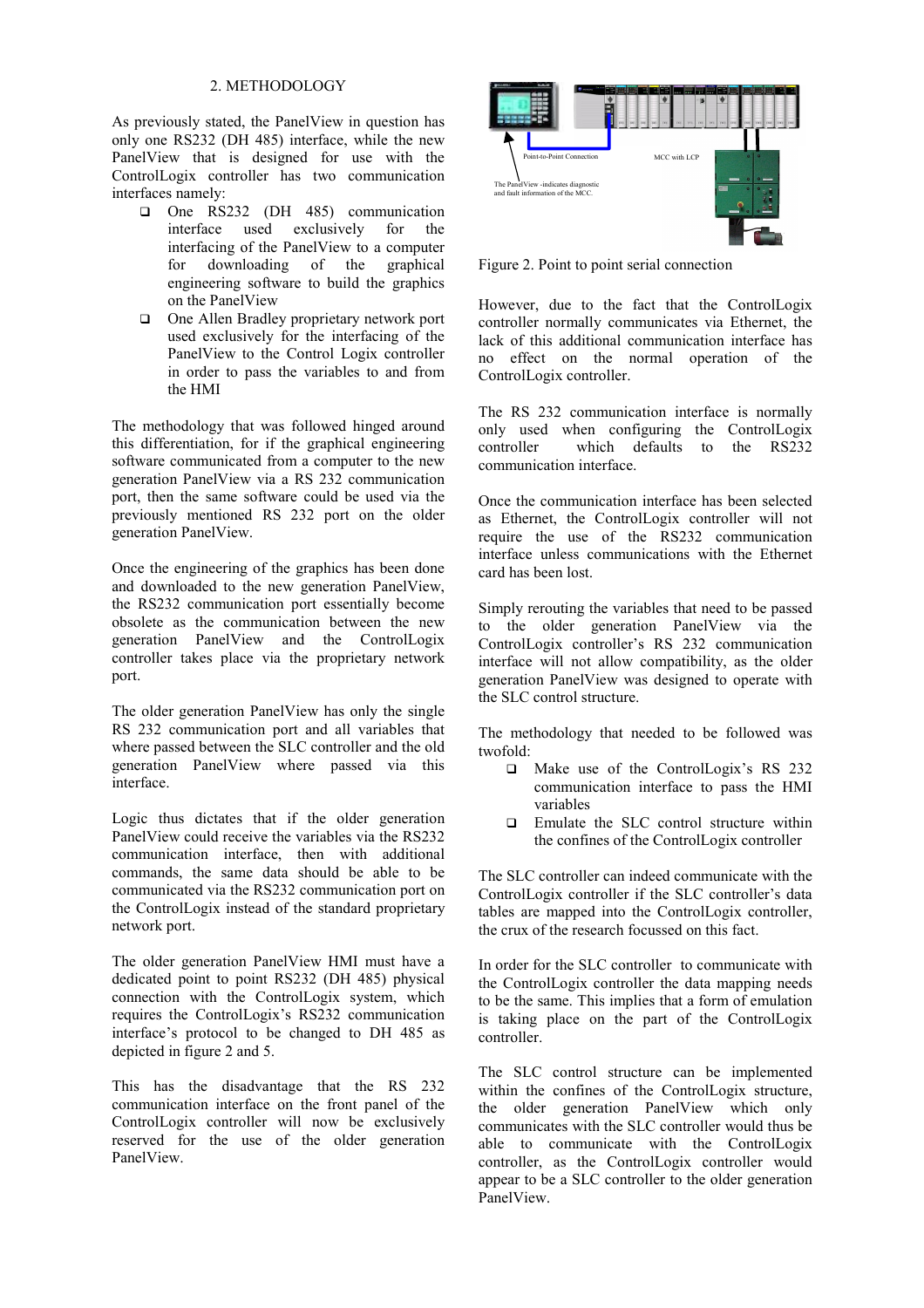#### 3. IMPLEMENTATION

The principle described above was utilised, in layman's terms the ControlLogix controller is 'fooled' into thinking that it is communicating to a SLC controller and the older generation PanelView is 'fooled' into thinking it is communicating with a SLC, thus emulation is achieved

Without affecting any of the functions of the ControlLogix controller, the data tables of the SLC controller were mapped into the ControlLogix controller so that data exchange would occur in the same way as that of the SLC controller.

The older generation PanelView requires a specific one dimensional data array, formatted according to the SLC contention.

This is exactly what was mapped into the ControlLogix controller thus emulating the SLC within the confines of the ControlLogix controller, allowing the transfer of parameters and data with the result being a fully functional older generation PanelView HMI directly interfaced to the ControlLogix controller.

When choosing a driver from the ControlLogix software (RSLinx), for this specific older generation PanelView, the 1747-PIC driver must be selected.

RSLinx may not run as a service while configuring the 1747-PIC driver. It must be selected to run as an application as depicted in figure 3.

| <b>RSLinx Launch Control Panel</b> | $-1$ $-1$ $\times$ | ? <br>Configure 1747-PIC / AIC+ device                                                       |
|------------------------------------|--------------------|----------------------------------------------------------------------------------------------|
| RSLinx Application is not running. |                    | Device Name: AB PIC-1                                                                        |
| Start                              | <b>Stop</b>        | Comm Port: <b>BOM1</b><br>٦F.<br>Station Number (Dec.]: 00<br>Max. Station Number (1-31): 77 |
| Always Run As Service              |                    | Baud Rate: 19200<br>$\mathbf{v}$<br>Reserve COM Port for Exclusive use by this Driver        |
| Select Language:<br>System Default |                    | Cancel<br>Delete<br>Help<br><b>OK</b>                                                        |

### Figure 3. RSLinx settings

The "Reserve COM Port for Exclusive use by this Driver" checkbox must be enabled. This ensures that RSLinx works properly if it is running as a service.

RSLinx can be forced to start as a service by selecting: Start > Programs > Rockwell Software > RSLinx > RSLinx Launch Control Panel.



#### Figure 4. Communication interface connections

The same cable that is used to download the Panel Builder application into the PanelView is used to establish communications between the older generation PanelView and the ControlLogix controller as graphically depicted by Figure 4.

| Minor Faults<br>General                                                     | Date/Time<br>Serial Port | Advanced<br>System Protocol                        | File   | Redundancy<br>User Protocol                                        | Nonvolatile Memory<br>Major Faults |
|-----------------------------------------------------------------------------|--------------------------|----------------------------------------------------|--------|--------------------------------------------------------------------|------------------------------------|
| Protocol:<br>Station Address:<br>Max Station Address:<br>Token Hold Factor: | DH485<br>DH485           | DF1 Master<br>DF1 Point to Point<br>DF1 Slave<br>÷ |        | Error Detection<br>$C$ BCC $C$ CRC<br>□ Enable Duplicate Detection |                                    |
|                                                                             |                          | <b>OK</b>                                          | Cancel | Apply                                                              | Help                               |

Figure 5. DH 485 system protocol selection

In order for the older generation PanelView to communicate with the ControlLogix controller and vice versa, the ControlLogix's controller system protocol must be changed to DH485. This configuration of the ControlLogix controller is illustrated in figure 5. The power to the controller must be recycled in order for the settings to take effect.

The addressing principle of data inside the SLC must be understood in order to emulate the SLC structure within the ControlLogix controller, similarly the structure of the ControlLogix must be fully understood in order to implement the mapping of the SLC into the ControlLogix controller.

When 16 bit data in the SLC controller is required by the ControlLogix controller and the data in the SLC controller is for example stored in registers N7:0 to N7:4, the data can be mapped into the ControlLogix controller by making use of the RsLogix 5000 software .

From the menu bar: LOGIC>MAP PLC/SLC MESSAGES. FILE NUMBER=7. TAG NAME=SLC\_DATA (See Figure 6)

Files N7:0 to N7:4 inside the SLC controller's N7 register must be mapped inside the ControlLogix controller in a one dimensional integer array with a length of 5 as shown in table 1 and 2.

 If the function of timers and counters are required, the values of these elements must be manipulated within the ControlLogix controller in order to fit inside 16 bit registers, which must then be mapped into the SLC data structure.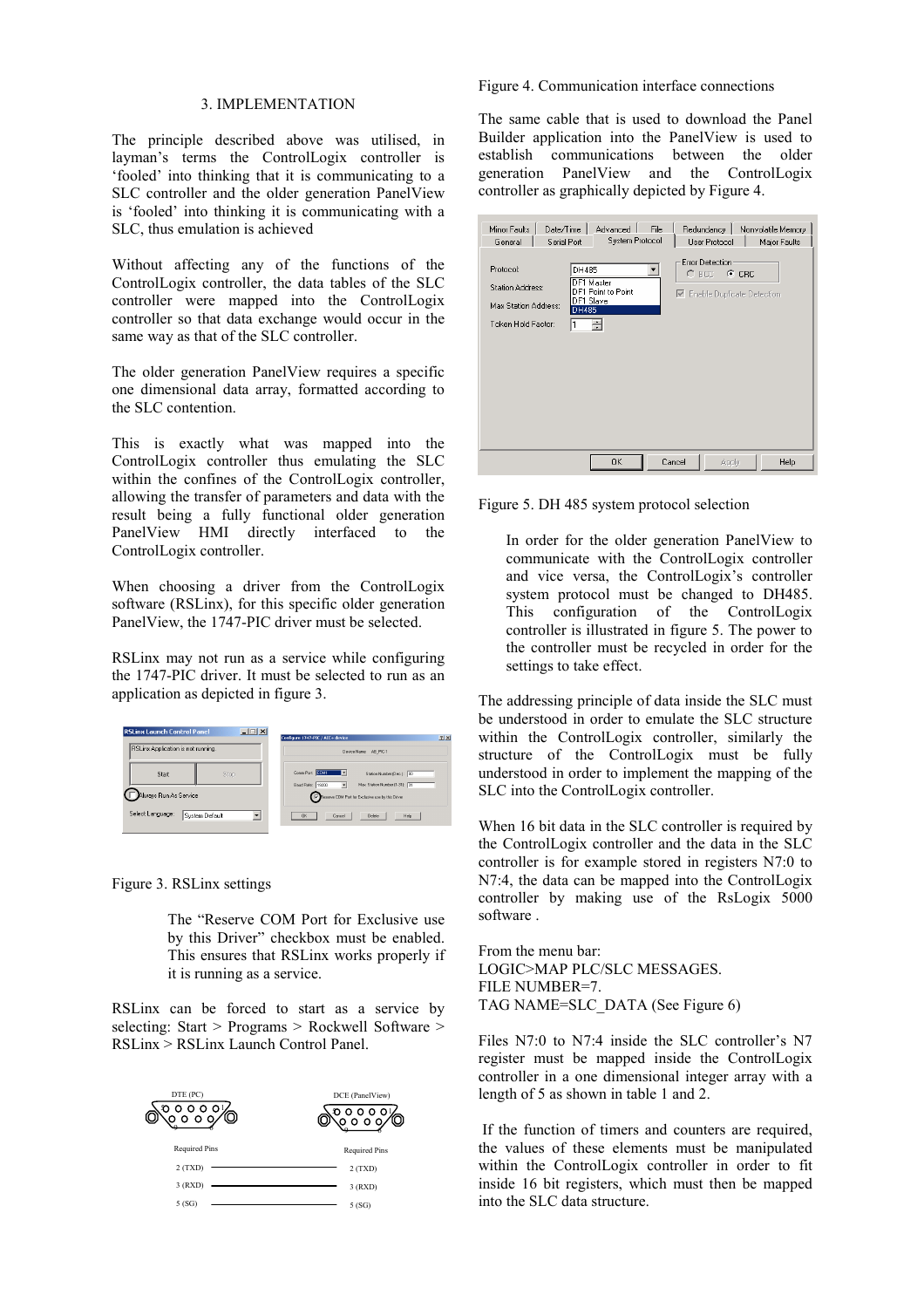| Tag Name<br>File Number<br>Cancel<br>SLC_Data<br>Help | PLC2,3,5 / SLC Mapping<br>PLC 3,5 / SLC Mapping |  | $\vert x \vert$ |
|-------------------------------------------------------|-------------------------------------------------|--|-----------------|
| Delete Map<br>PLC 2 Mapping<br>Tag Name:              |                                                 |  | OK              |

Figure 6. SLC mapping

The ControlLogix timers and counters can't be directly mapped to the SLC controller as the SLC controller uses a 48-bit architecture and the ControlLogix controller uses a 96-bit architecture.

The mapping inside the older generation PanelView is exactly the same as for a SLC controller. If the tag inside the older generation PanelView requests access to data originating from Integer Files N7:0 to N7:4 in the ControlLogix controller, N7 should be available and mapped as SLC data inside the ControlLogix to a one dimensional integer array with a length of five.

The SLC structure allows for valid file numbers ranging from 0 to 999. Only one data file may be mapped to a unique tag. The older generation PanelView will communicate with this data structure within the ControlLogix controller via the RS 232 communication interface of the ControlLogix controller, which is set up to use the DH485 protocol.

If a message operates on a file number that has no mapping associated with it, the message will fail. Bit addressing within the structure is not possible, this means mapping a specific element number or bit is an illegal operation and will not execute with the result that no communication will take place, only a file number may be used in the transmission of variables between the older generation PanelView and the ControlLogix controller.

Table 1. SLC controller mapping

| <b>SLC</b> |          |  |   |          |          |          |              | 16 Bit Data |  |  |    |  |
|------------|----------|--|---|----------|----------|----------|--------------|-------------|--|--|----|--|
| Address    |          |  |   |          |          |          |              |             |  |  |    |  |
| N7:0       | v        |  |   |          |          |          |              |             |  |  | ., |  |
| N7:1       |          |  | о |          | $\Omega$ |          | $\mathbf{u}$ |             |  |  |    |  |
| N7:2       |          |  | о |          | $\theta$ |          |              |             |  |  |    |  |
| N7:3       |          |  |   |          | л        |          |              |             |  |  |    |  |
| N7:4       | $\Omega$ |  |   | $\Omega$ |          | $\Omega$ |              | $\Omega$    |  |  |    |  |
|            |          |  |   |          |          |          |              |             |  |  |    |  |

### Table 2. ControlLogix mapping

|                             | Tag name: SLC DATA                   |                   |                                                                                      |                  |                         |                          |                     |                  |                 |                            |                      |                 |                       |              |                     |                 |
|-----------------------------|--------------------------------------|-------------------|--------------------------------------------------------------------------------------|------------------|-------------------------|--------------------------|---------------------|------------------|-----------------|----------------------------|----------------------|-----------------|-----------------------|--------------|---------------------|-----------------|
| CLX<br>Address              |                                      |                   |                                                                                      |                  |                         |                          |                     |                  | 16 Bit Data     |                            |                      |                 |                       |              |                     |                 |
| SLC_DATA                    | $\bf{0}$                             | 1                 | $\bf{0}$                                                                             | 1                | $\bf{0}$                | 1                        | $\bf{0}$            | 1                | $\theta$        | 1                          | $\bf{0}$             | 1               | $\bf{0}$              | 1            | $\bf{0}$            | 1               |
| (0)<br>SLC_DATA             | 1                                    | $\boldsymbol{0}$  | 1                                                                                    | $\boldsymbol{0}$ | 1                       | $\boldsymbol{0}$         | 1                   | $\bf{0}$         | 1               | $\bf{0}$                   | 1                    | $\bf{0}$        | 1                     | $\bf{0}$     | 1                   | $\bf{0}$        |
| $^{(1)}$<br><b>SLC_DATA</b> | 1                                    | $\mathbf{0}$      | $\mathbf{I}$                                                                         | $\mathbf{0}$     | $\mathbf{1}$            | $\mathbf{0}$             | $\mathbf{1}$        | $\mathbf{0}$     | $\mathbf{1}$    | $\boldsymbol{0}$           | 1                    | $\bf{0}$        | 1                     | $\bf{0}$     | 1                   | $\bf{0}$        |
| (2)<br>SLC DATA             | 1                                    | $\boldsymbol{0}$  | 1                                                                                    | $\bf{0}$         | 1                       | $\boldsymbol{0}$         | 1                   | $\boldsymbol{0}$ | $\mathbf{1}$    | $\bf{0}$                   | 1                    | $\bf{0}$        | 1                     | $\bf{0}$     | 1                   | $\bf{0}$        |
| (3)<br>SLC DATA             | $\Omega$                             | 1                 | $\bf{0}$                                                                             | 1                | $\bf{0}$                | 1                        | $\Omega$            | 1                | $\bf{0}$        | 1                          | $\bf{0}$             | 1               | $\boldsymbol{0}$      | 1            | $\bf{0}$            | 1               |
| (4)                         |                                      |                   |                                                                                      |                  |                         |                          |                     |                  |                 |                            |                      |                 |                       |              |                     |                 |
|                             | Application Settings -- Research.PBA |                   |                                                                                      |                  |                         |                          |                     |                  |                 |                            |                      |                 |                       |              |                     | $\vert x \vert$ |
|                             |                                      | Status Tags I     |                                                                                      |                  |                         |                          |                     |                  |                 |                            | PV600 Advanced       |                 |                       |              |                     |                 |
|                             |                                      | Terminal Setup    |                                                                                      |                  | Control Tags<br>Project |                          | Display Maintenance | Time / Date      |                 |                            |                      | External Fonts  |                       |              | Power-Up<br>Printer |                 |
|                             | Terminal Name:                       |                   |                                                                                      |                  |                         |                          |                     |                  |                 |                            |                      |                 |                       |              |                     |                 |
|                             | Panelview                            |                   |                                                                                      |                  |                         |                          |                     | ▾                |                 |                            |                      |                 | Comms. Setup          |              |                     |                 |
|                             |                                      |                   |                                                                                      |                  |                         |                          |                     |                  |                 |                            |                      |                 |                       |              |                     |                 |
|                             |                                      |                   | Selected Terminal:<br>2711-K6C5 PV600 Color Key, FRN 4.10-4.xx                       |                  |                         |                          |                     |                  |                 |                            |                      |                 |                       |              |                     |                 |
|                             |                                      |                   |                                                                                      |                  |                         |                          |                     |                  |                 |                            |                      |                 |                       |              |                     |                 |
|                             |                                      | PaneMiew<br>Type: |                                                                                      |                  |                         |                          | Protocol:           |                  |                 |                            |                      |                 |                       |              |                     |                 |
|                             |                                      |                   | PV1000 Gray                                                                          |                  | ۰                       |                          |                     | ControlNet 1.5   |                 | ۰                          |                      |                 |                       |              |                     |                 |
|                             |                                      | PV1400<br>PV300   |                                                                                      |                  |                         |                          | DF1                 | DeviceNet        |                 |                            |                      | C Keypad        |                       |              |                     |                 |
|                             |                                      |                   | PV300 Micro                                                                          |                  |                         |                          | DH+                 |                  |                 |                            |                      | $\degree$ Touch |                       |              |                     |                 |
|                             |                                      | PV550<br>PV600    |                                                                                      |                  |                         |                          | <b>DH485</b>        | EtherNet         |                 |                            |                      |                 | Keypad & Touch        |              |                     |                 |
|                             |                                      |                   | PV900 Color                                                                          |                  |                         |                          | Modbus              |                  |                 |                            |                      |                 |                       |              |                     |                 |
|                             | ш                                    |                   | Multiple Language Support (French, German, Italian, Spanish and English)             |                  |                         |                          |                     |                  |                 |                            |                      |                 |                       |              |                     |                 |
|                             |                                      |                   | Auxiliary Port Usage                                                                 |                  |                         |                          |                     |                  |                 |                            |                      |                 |                       |              |                     |                 |
|                             |                                      |                   | C Download                                                                           |                  |                         |                          | $C$ Printing        |                  |                 |                            |                      |                 |                       |              |                     |                 |
|                             |                                      |                   |                                                                                      |                  |                         |                          |                     |                  |                 |                            |                      |                 |                       |              |                     |                 |
|                             |                                      |                   |                                                                                      |                  |                         |                          |                     |                  |                 | Catalog & Revision Numbers |                      |                 |                       |              |                     |                 |
|                             |                                      |                   |                                                                                      |                  |                         |                          |                     |                  |                 |                            |                      |                 |                       |              |                     |                 |
|                             |                                      |                   | <b>Catalog Numbers</b>                                                               |                  |                         |                          |                     |                  |                 |                            |                      |                 |                       |              |                     |                 |
|                             |                                      |                   | Catalog and Version                                                                  |                  |                         |                          |                     |                  |                 |                            |                      |                 |                       |              |                     |                 |
|                             |                                      |                   | 2711-K6C2 PV600 Color Key, FRN 4.10-4.xx                                             |                  |                         |                          |                     |                  |                 |                            |                      |                 |                       |              |                     |                 |
|                             |                                      |                   | 2711-K6C3 PV600 Color Key, FRN 4.10-4.xx<br>2711-K6C5 PV600 Color Key, FRN 4.10-4.xx |                  |                         |                          |                     |                  |                 |                            |                      |                 |                       |              |                     |                 |
|                             |                                      |                   | 2711-K6C9 PV600 Color Key, FRN 4.10-4.xx                                             |                  |                         |                          |                     |                  |                 |                            |                      |                 |                       |              |                     |                 |
|                             |                                      |                   |                                                                                      |                  |                         |                          |                     |                  |                 |                            |                      |                 |                       |              |                     |                 |
|                             |                                      | Ports             |                                                                                      |                  |                         |                          |                     |                  |                 |                            |                      |                 |                       |              |                     |                 |
|                             |                                      |                   | Physical: RS232<br>Physical: None                                                    |                  |                         |                          |                     |                  | Protocol: None  | Protocol: DH485            |                      |                 |                       |              |                     |                 |
|                             |                                      |                   |                                                                                      |                  |                         |                          |                     |                  |                 |                            |                      |                 |                       |              |                     |                 |
|                             | Application Settings -- Research.PBA |                   |                                                                                      |                  |                         |                          |                     |                  |                 |                            |                      |                 |                       |              |                     | $\mathbf{x}$    |
|                             |                                      |                   | Status Tags                                                                          |                  | Control Tags            |                          |                     | Time / Date      |                 |                            | PV600 Advanced       |                 |                       |              | Power-Up            |                 |
|                             |                                      |                   | Terminal Setup                                                                       |                  | Project                 |                          |                     |                  |                 | Display Maintenance        |                      |                 | <b>External Fonts</b> |              | Printer             |                 |
|                             |                                      |                   | Terminal Name:                                                                       |                  |                         |                          |                     |                  |                 |                            |                      |                 |                       |              |                     |                 |
|                             |                                      | l Panelview       |                                                                                      |                  |                         |                          |                     |                  |                 |                            |                      |                 |                       | Comms. Setup |                     |                 |
|                             |                                      |                   | Selected Terminal:                                                                   |                  |                         |                          |                     |                  |                 |                            |                      |                 |                       |              |                     |                 |
|                             | <b>Communications Setup - DH485</b>  |                   |                                                                                      |                  |                         |                          |                     |                  |                 |                            |                      |                 |                       |              |                     | $2 \times$      |
|                             | Terminal-                            |                   |                                                                                      |                  |                         |                          |                     |                  |                 |                            |                      |                 |                       |              | OΚ                  |                 |
|                             | Node Address:                        |                   |                                                                                      |                  |                         | Maximum<br>Node Address: |                     |                  |                 | Baud Rate:                 |                      |                 |                       |              |                     |                 |
|                             | 12                                   | u                 |                                                                                      |                  | 31                      |                          | ▾                   |                  |                 | 19200                      | $\blacktriangledown$ |                 |                       |              | Cancel              |                 |
|                             |                                      |                   |                                                                                      |                  |                         |                          |                     |                  |                 |                            |                      |                 |                       |              | Help                |                 |
|                             | Network Nodes                        |                   |                                                                                      |                  |                         |                          |                     |                  |                 |                            |                      |                 |                       |              |                     |                 |
|                             | $\star$                              |                   | Node Name                                                                            |                  |                         |                          | <b>Node Address</b> |                  |                 |                            |                      | Node Type       |                       |              |                     |                 |
|                             |                                      | <b>SLC</b>        | End of Node List                                                                     |                  | 1                       |                          |                     |                  | <b>SLC 5/05</b> |                            |                      |                 |                       |              |                     |                 |
|                             |                                      |                   |                                                                                      |                  |                         |                          |                     |                  |                 |                            |                      |                 |                       |              |                     |                 |
|                             |                                      |                   |                                                                                      |                  |                         |                          |                     |                  |                 |                            |                      |                 |                       |              |                     |                 |
|                             |                                      |                   |                                                                                      |                  |                         |                          |                     |                  |                 |                            |                      |                 |                       |              |                     |                 |
|                             |                                      |                   |                                                                                      |                  |                         |                          |                     |                  |                 |                            |                      |                 |                       |              |                     |                 |
|                             |                                      |                   |                                                                                      |                  |                         |                          |                     |                  |                 |                            |                      |                 |                       |              |                     |                 |
|                             |                                      |                   |                                                                                      |                  |                         |                          |                     |                  |                 |                            |                      |                 |                       |              |                     |                 |
|                             |                                      |                   |                                                                                      |                  |                         |                          |                     |                  |                 |                            |                      |                 |                       |              |                     |                 |
|                             |                                      |                   |                                                                                      |                  |                         |                          |                     |                  |                 |                            |                      |                 |                       |              |                     |                 |
|                             |                                      |                   |                                                                                      |                  |                         |                          |                     |                  |                 |                            |                      |                 |                       |              |                     |                 |
|                             |                                      |                   |                                                                                      |                  |                         |                          |                     |                  |                 |                            |                      |                 |                       |              |                     |                 |
|                             |                                      |                   |                                                                                      |                  |                         |                          |                     |                  |                 |                            |                      |                 |                       |              |                     |                 |

Figure 7. PanelView set-up